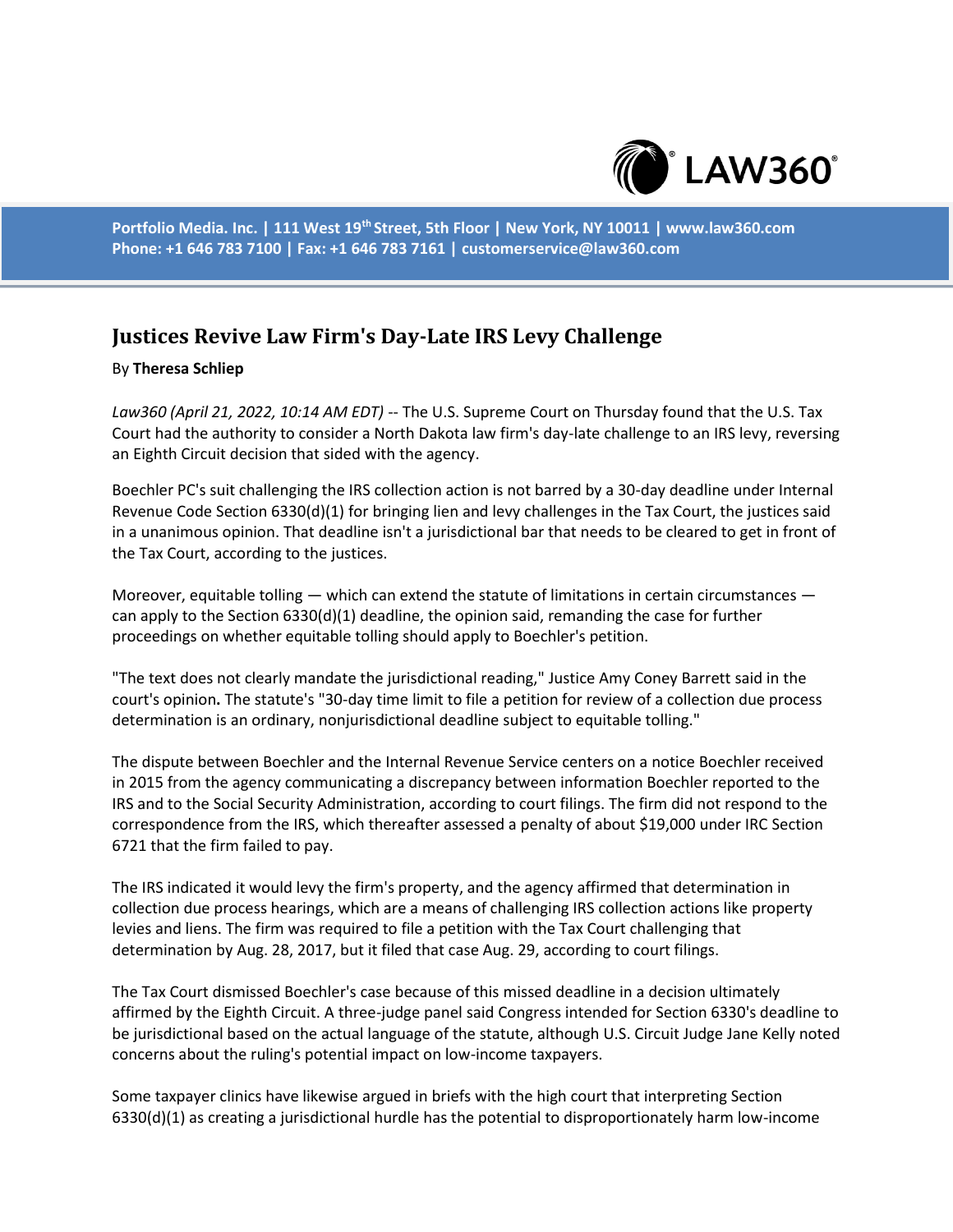people and those representing themselves in the Tax Court. The government has rejected some of those arguments, contending that the data do not obviously support that low-income people are most likely to use collection due process procedures.

Oral arguments in the case centered in part on the grammar of the statute, which says in a parenthetical that "the Tax Court shall have jurisdiction with respect to such matter." The firm and the U.S. government disagreed specifically over what "such matter" refers to and, more importantly, the phrase's jurisdictional implications.

In the opinion Thursday, Justice Barrett wrote that statutes must obviously state that a particular deadline is jurisdictional in order for them to be considered such. But Section 6330(d)(1)'s filing deadline doesn't clearly connect to the authority given to the Tax Court to consider collection due process cases, rendering it nonjurisdictional, the court said.

"It is not enough that his interpretation of the statute is plausible, or that some might even think it better than Boechler's," the opinion said. "To satisfy the clear-statement rule, the commissioner's interpretation must be clear, and it is not."

The lack of a clear connection between the statute's jurisdictional grant to the Tax Court and the 30-day filing deadline stems from the absence of a clear antecedent for the phrase "such matter," according to the opinion, which noted that the "the last-antecedent rule instructs that the correct antecedent is usually 'the nearest reasonable' one."

"Boechler links 'such matter' to the phrase immediately preceding the jurisdictional parenthetical, while the commissioner stretches back one phrase more," the high court said. "This is hardly a slam dunk for Boechler, but it is one reason to prefer its reading — or at least to regard the commissioner's as not clearly right."

The justices also found that the statute is subject to equitable tolling, which they said is generally available for nonjurisdictional deadlines. And the court rejected arguments from the IRS that making equitable tolling available would complicate collection efforts in collection due process cases, saying the justices were "not convinced that the possibility of equitable tolling for the relatively small number of petitions at issue in this case will appreciably add to the uncertainty already present in the process."

Melissa Arbus Sherry of Latham & Watkins, who is representing Boechler in the dispute, told Law360 the team is "thrilled with the court's unanimous decision, which fully vindicates our client's position that the Tax Court filing deadline is not jurisdictional and is subject to equitable tolling."

"We are especially gratified that all taxpayers, and especially low-income and pro se taxpayers, will now be given a fair opportunity to have their day in court," Sherry said.

The U.S. Department of Justice declined to comment.

Boechler is represented by Melissa Arbus Sherry, Caroline A. Flynn and Amy Feinberg of Latham & Watkins LLP.

The U.S. government is represented by Elizabeth B. Prelogar, Jonathan C. Bond and Curtis E. Gannon of the U.S. Solicitor General's Office and David A. Hubbert, Francesca Ugolini, Joan I. Oppenheimer, Janet A. Bradley and Judith A. Hagley of the U.S. Department of Justice, Tax Division.